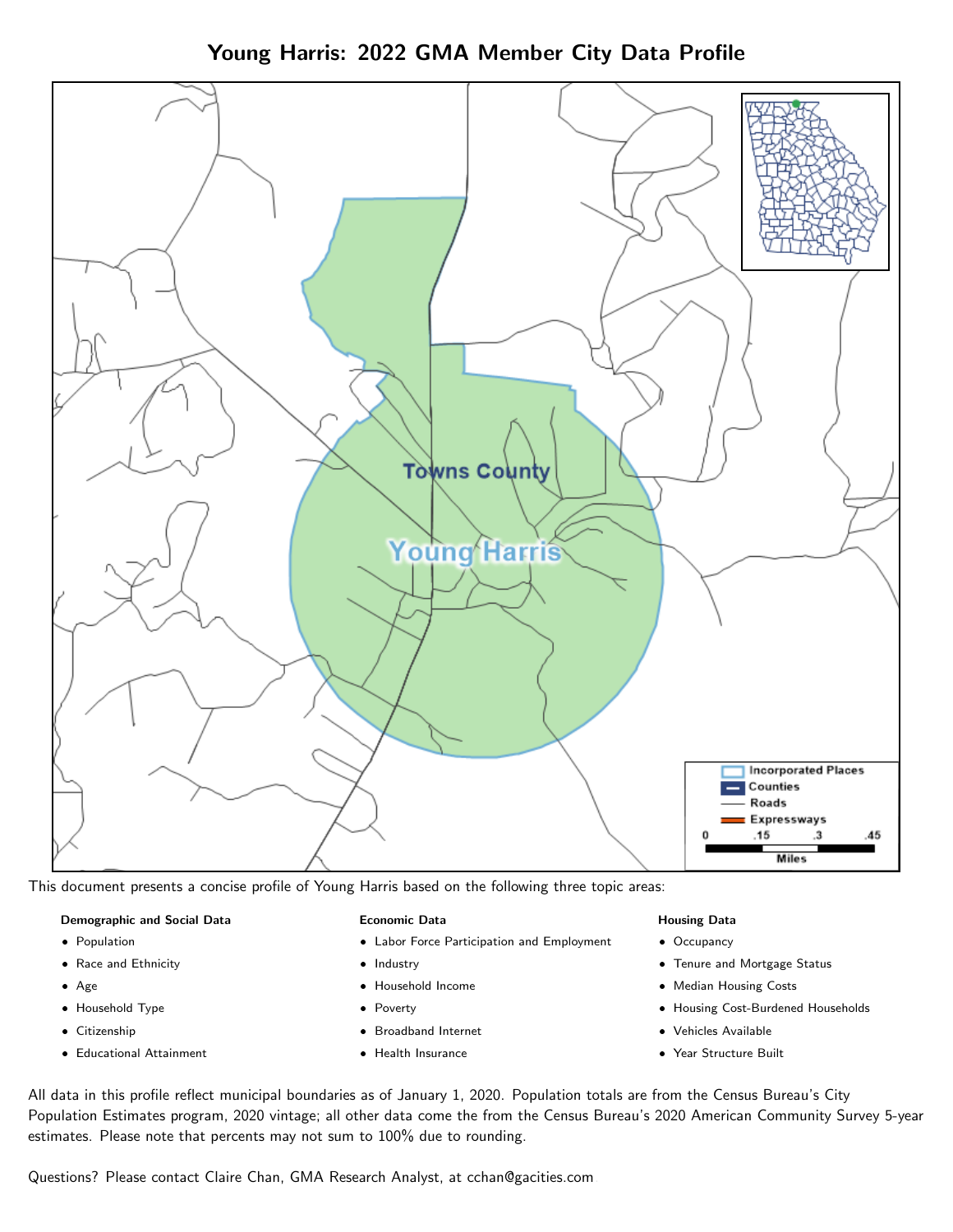# Young Harris: Demographic and Social







**Citizenship** 



Source: American Community Survey, 2020 5-year estimates, table B05002 Source: American Community Survey, 2020 5-year estimates, table B15002

Race and Ethnicity



### Household Type



Source: American Community Survey, 2020 5-year estimates, table B01001 Source: American Community Survey, 2020 5-year estimates, table B11001

#### Educational Attainment



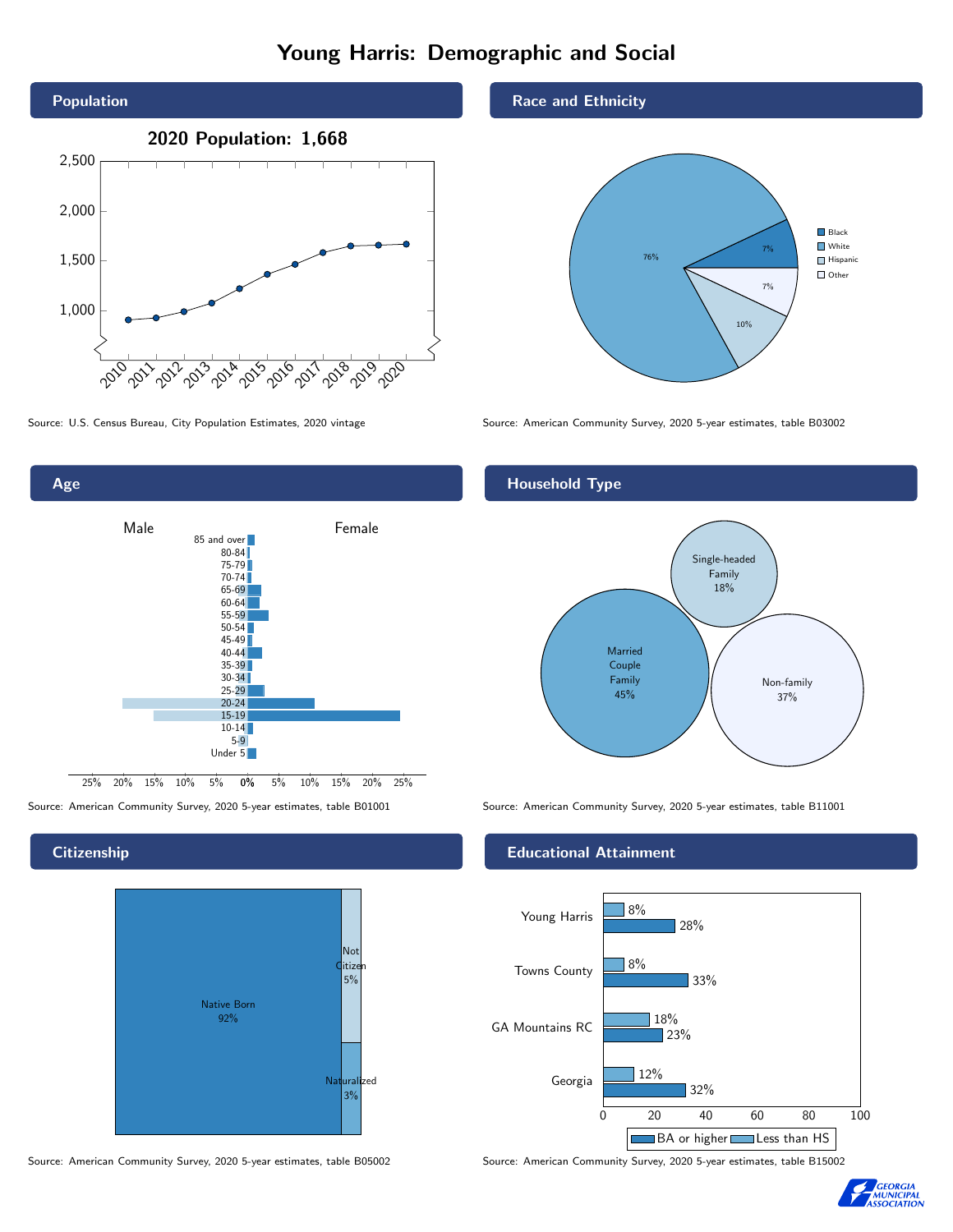# Young Harris: Economic



Source: American Community Survey, 2020 5-year estimates, table B23001 Note: Unemployment rate is based upon the civilian labor force.

#### Industry

Poverty

| Agriculture, forestry, fishing and hunting, and mining      | 3%    |
|-------------------------------------------------------------|-------|
| Construction                                                | 5%    |
| Manufacturing                                               | 2%    |
| <b>Wholesale Trade</b>                                      | $0\%$ |
| Retail Trade                                                | 11%   |
| Transportation and warehousing, and utilities               | $1\%$ |
| Information                                                 | $1\%$ |
| Finance and insurance, real estate, rental, leasing         | 3%    |
| Professional, scientific, mgt, administrative, waste mgt    | $0\%$ |
| Educational services, and health care and social assistance | 47%   |
| Arts, entertainment, recreation, accommodation, food        | 20%   |
| service                                                     |       |
| Other services, except public administration                | 5%    |
| Public administration                                       | $0\%$ |
|                                                             |       |

Source: American Community Survey, 2020 5-year estimates, table C24030



Source: American Community Survey, 2020 5-year estimates, tables B19013 and B19025 Source: American Community Survey, 2020 5-year estimates, table B17010

Broadband Internet No 29% Yes 71%



#### Health Insurance



Source: American Community Survey, 2020 5-year estimates, table B28002 Source: American Community Survey, 2020 5-year estimates, table B18135